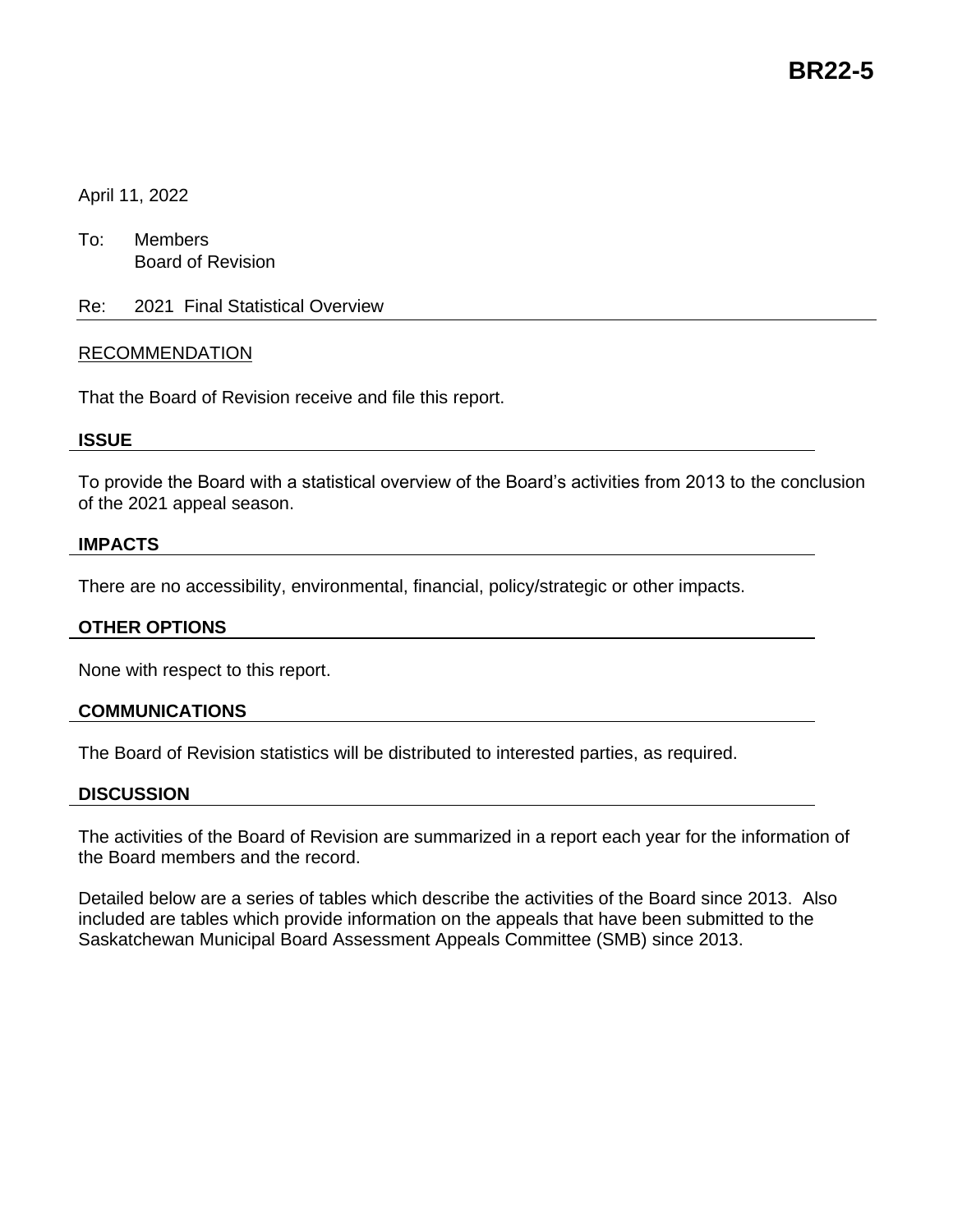## **BOARD OF REVISION STATISTICS**

## **Table 1 - 2021 Appeals to the Board of Revision:**

| <b>Status</b>                                                     | <b>COMM</b><br>(NEW) | <b>MULTI</b><br>(NEW) | <b>RESI</b><br>(NEW) | <b>CONDR</b><br>(NEW) | 2021<br><b>Amended</b><br><b>COMM</b> | 2021<br><b>Amended</b><br><b>RESI</b> | 2021<br><b>Amended</b><br><b>MULTI</b> | 2021<br><b>Supp</b><br><b>RESI</b> | <b>Totals</b>           |
|-------------------------------------------------------------------|----------------------|-----------------------|----------------------|-----------------------|---------------------------------------|---------------------------------------|----------------------------------------|------------------------------------|-------------------------|
|                                                                   |                      |                       |                      |                       |                                       |                                       |                                        |                                    |                         |
| <b>Appeals</b><br><b>Received</b>                                 | 431                  | 61                    | 38                   | 8                     | 47                                    | $\mathbf{3}$                          | $\mathbf{2}$                           | $\mathbf{2}$                       | $(592 - )$<br>$= 576$   |
|                                                                   |                      |                       |                      |                       |                                       |                                       |                                        |                                    |                         |
| <b>Agreements</b>                                                 | 35                   | 9                     | 13                   | $\mathbf 0$           | 1                                     | $\mathbf 0$                           | $\mathbf 0$                            | 1                                  | 58                      |
| Insufficient -<br><b>Grounds</b>                                  | $\mathbf 0$          | 1                     | $\overline{7}$       | $\mathbf{2}$          | $\mathbf 0$                           | $\mathbf 0$                           | $\pmb{0}$                              | $\mathbf 0$                        | 10                      |
| Insufficient -<br><b>Fees</b>                                     | 1                    | 1                     | $\overline{2}$       | $\mathbf 0$           | $\bf{0}$                              | $\mathbf 0$                           | $\mathbf 0$                            | $\mathbf 0$                        | $\overline{\mathbf{4}}$ |
| Withdrawn                                                         | 130                  | 13                    | 11                   | 1                     | 22                                    | 1                                     | $\mathbf 0$                            | $\mathbf 0$                        | 178                     |
| Late                                                              | $\mathbf 0$          | $\pmb{0}$             | $\mathbf 1$          | $\mathbf{2}$          | $\bf{0}$                              | $\mathbf 0$                           | 1                                      | $\mathbf 0$                        | 4                       |
| Sub-Total -<br>Agreements,<br>Insufficient,<br>Late,<br>Withdrawn | 166                  | 24                    | 34                   | 5                     | 23                                    |                                       | 1                                      | 1                                  | 254                     |

\*Entered in error and duplicate appeals = 16

# **Table 2 – 2021 Decisions of the Board of Revision:**

| <b>Status</b>                                  | <b>Comm</b> | <b>Multi</b> | <b>Resi</b>             | <b>Condr</b> | Comm<br><b>Amended</b> | <b>Multi</b><br><b>Amended</b> | <b>Resi</b><br><b>Supp</b> | <b>Totals</b> |
|------------------------------------------------|-------------|--------------|-------------------------|--------------|------------------------|--------------------------------|----------------------------|---------------|
| <b>Denied</b>                                  | 262         | 28           | $\overline{\mathbf{4}}$ | 3            | 24                     |                                |                            | 323           |
| <b>Granted</b>                                 | 3           | 9            |                         |              |                        |                                |                            | 12            |
| <b>Granted - No</b><br>change in<br>assessment |             |              |                         |              |                        |                                |                            | 0             |
| Withdrawn<br>during<br>hearing                 |             |              |                         |              |                        |                                |                            | 0             |
| Dismissed -<br><b>Board</b><br>refused to      |             |              |                         |              |                        |                                |                            | $\bf{0}$      |